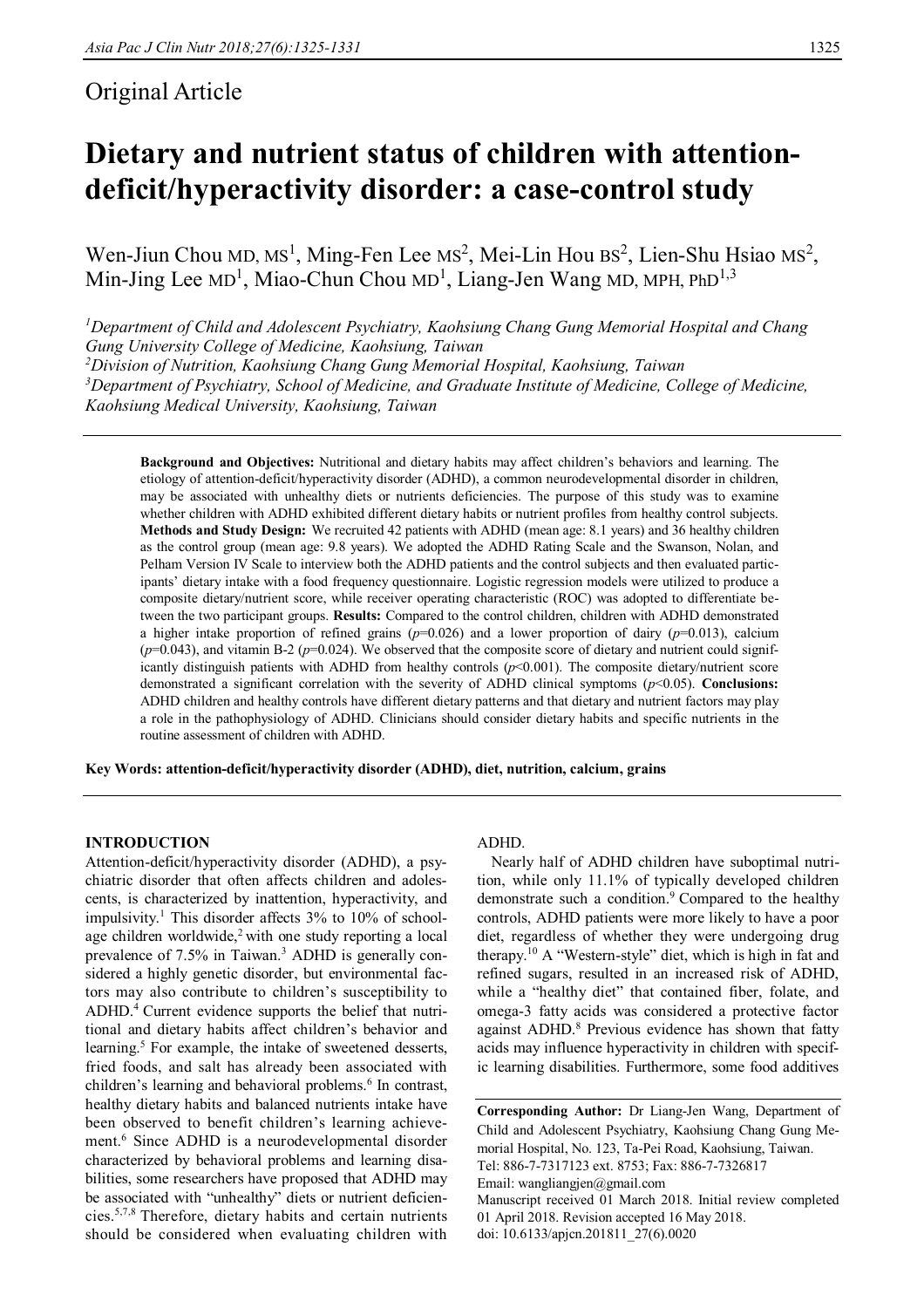(colorings, flavorings, and preservatives) may increase hyperactivity in children with behavioral problems.<sup>7</sup> Another study has indicated that poor adherence to a Mediterranean diet may contribute to developing ADHD.<sup>11</sup> Not only does a child's nutrients deficiency act as a risk factor of ADHD, but an unhealthy prenatal diet may also be associated with ADHD in the subsequent offspring due to increased epigenetic changes.<sup>12</sup> However, whether specific dietary habits or nutrient deficiencies contribute to ADHD is still with a matter of considerable debate.

Dietary habits and nutrient status vary across different countries and cultures. However, studies on the diet and nutrient status of ADHD children in Taiwan is scarce. Only one prior study has indicated that no dietary differences were observed in children with ADHD except for the intake of iron and vitamins.<sup>13</sup> In this study, we have hypothesized that children with ADHD exhibit an unhealthy dietary pattern and nutrient deficiency. This study aimed to investigate whether children with ADHD and healthy controls demonstrated distinguishable dietary and nutrient patterns, as well as examine the potential correlation between ADHD symptoms and dietary/nutrient status.

## **METHODS**

### *Study participants*

Our research protocol was approved by the Institutional Review Board (IRB) at Chang Gung Memorial Hospital in Taiwan (IRB number: 105-0354C). We recruited 42 patients with ADHD treated in the outpatient Department of Child Psychiatry at Chang Gung Children's Hospital in Taiwan and 36 healthy control children.

The criteria for ADHD patients consisted of the following: (a) a clinical diagnosis of ADHD based on the criteria of the Diagnostic and Statistical Manual of Mental Disorders, Fourth Edition, Text Revision (DSM-IV-TR) through structured interviews conducted using the Chinese version of the Schedule for Affective Disorders and Schizophrenia for School-Age Children, epidemiologic version  $(K-SADS-E);$ <sup>14</sup> (b) between the ages of 6 and 16 years old; and (c) never treated for their ADHD with medications. We excluded patients who had major physical illnesses (such as genetic, gastrointestinal, or infectious diseases) or a history of major comorbid neuropsychiatric diseases (such as intellectual disabilities, autism spectrum disorder, bipolar disorders, major depressive disorders, psychotic disorders, substance use disorders, epilepsy, or severe head trauma).

The healthy control participants were children without ADHD, Han Chinese ethnicity, and between the ages of 6 and 16 years old within the same catchment area. Children were excluded if they had any known major physical illness or any of the aforementioned major neuropsychiatric diseases. The study procedures and data analysis are summarized in the conceptual diagram in Figure 1.

#### *Dietary intake assessment*

We used a validated food frequency questionnaire (FFQ) in order to evaluate participants' dietary intake during the previous year.15 This questionnaire included the frequencies and amounts of 49 food items consumed from eight food groups. It had a fixed format and open-ended questions regarding major staple foods, oils/fats, sugars, and supplements and their consumption frequency. We recorded the standard portion size and frequency in order to estimate the daily intake of foods and nutrients. Daily dietary patterns and nutrient intake levels were calculated by multiplying the amount of food eaten daily, the level estimated from frequency, and the nutrient concentrations, while energy intake level was determined by adding up the calories from the food consumed. All nutrients were represented as nutrient density (each nutrient index divided by total energy intake). To complete the FFQ, the participants and their caregivers were interviewed by a trained research assistant. The validity of this FFQ has



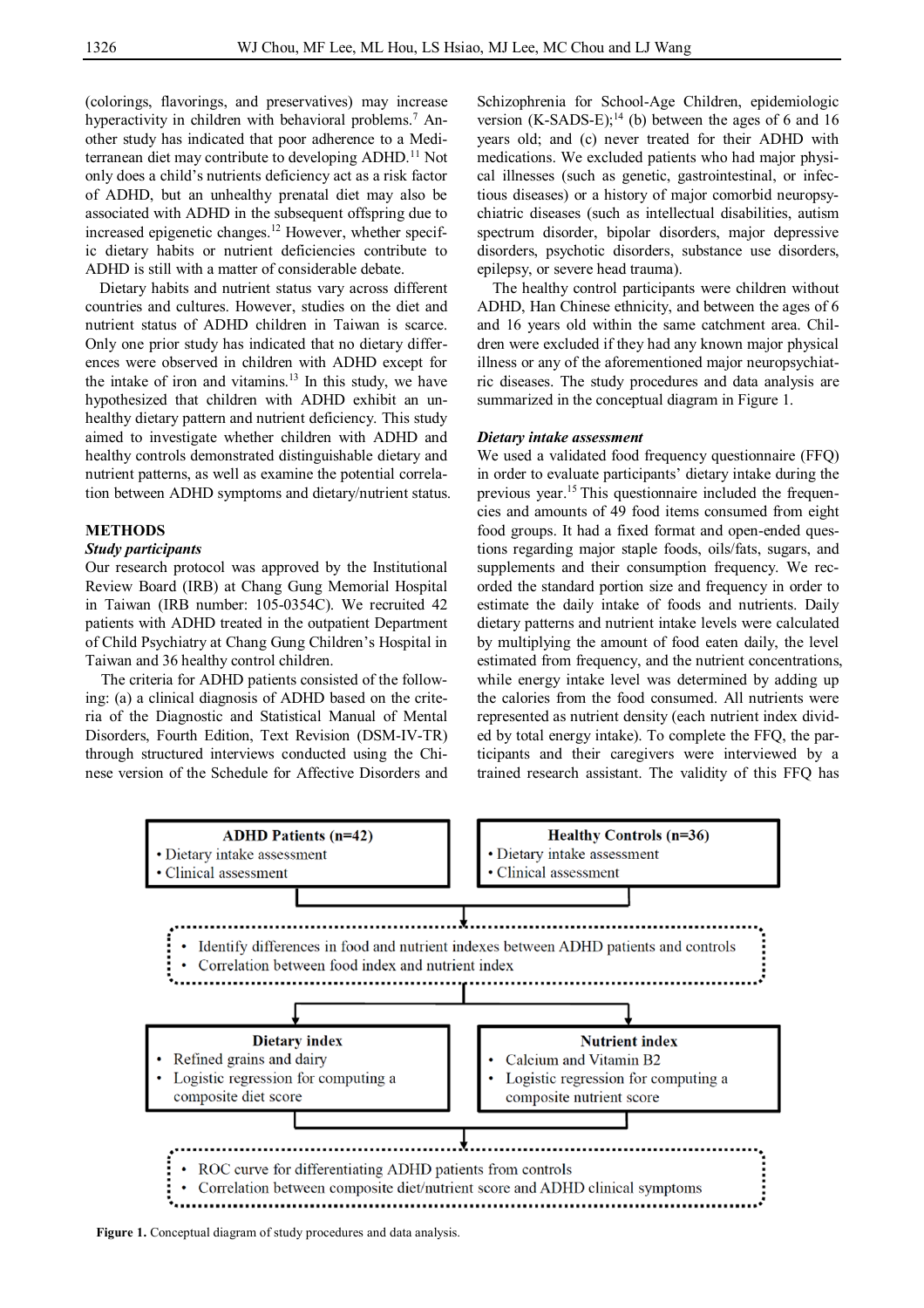been verified for both adults and children in previously published studies.16-20

#### *Clinical measurements*

A senior psychiatrist interviewed both the ADHD and healthy control children using the K-SADS-E diagnostic tool and ADHD Rating Scale (ADHD-RS), and an experienced child psychologist conducted the Wechsler Intelligence Scale for Children–Fourth Edition (WISC-IV) with individual subjects in a room designed to reduce variability in testing conditions. The Swanson, Nolan, and Pelham Version IV Scale (SNAP-IV) parent form and SNAP-IV teacher form were completed by the subjects' parents and teachers, respectively.

The K-SADS-E is a semi-structured diagnostic interview designed to evaluate current and past episodes of psychopathology in children and adolescents according to DSM-III-R and DSM-IV criteria.<sup>14</sup> The K-SADS-E was used in this study to interview the parent(s) and the child to achieve summary ratings. The validity and reliability of the Chinese version of K-SADS-E has been previously established in Taiwan.<sup>21</sup>

The WISC-IV Chinese version is an individually administered and norm-referenced instrument created to measure the intelligence of children between the ages of 6 and  $16<sup>22</sup>$  The WISC-IV contains 10 core and 5 supplemental subtests. The core subtests form four factor indexes, including the Verbal Comprehension Index (VCI), the Perceptual Reasoning Index (PRI), the Working Memory Index (WMI), and the Processing Speed Index (PSI), while the Full Scale Intelligence Quotient (FSIQ) was formed from the 10 core subtests. The factor indexes and FSIQ each have a population mean of 100 and a standard deviation of 15.<sup>23</sup>

The SNAP-IV is a 26-item questionnaire used to evaluate ADHD symptoms and their severity to be completed by parents and teachers.<sup>24</sup> The 26 items include 18 items that address ADHD symptoms (9 for inattention and 9 for hyperactivity/impulsivity) and eight for oppositional defiant disorder (ODD) symptoms as defined in the DSM-IV. Each item is scored on a Likert scale from 0 to 3. The Chinese version of the SNAP-IV parent form $^{25}$  and the SNAP-IV teacher form<sup>26</sup> has satisfactory levels of reliability and concurrent validity.

The ADHD-RS is a validated instrument through which clinicians assign ratings based on information from a child and his or her parent(s).<sup>27</sup> This 18-item checklist is derived from the 18 criteria outlined in the DSM-IV for diagnosing ADHD. Each item is scored on a 4-point Likert scale from 0 to 3 points. The instrument provides a total score (the sum of all 18 items) and is divided into the inattentive (odd numbered items) and hyperactive/impulsive (even numbered items) subscales. A higher score indicates more severe ADHD symptoms. This scale has been proven to have good inter-rater reliability.<sup>28</sup>

#### *Statistical analysis*

We analyzed data using the statistical software package SPSS, version 21.0 (SPSS Inc., Chicago, IL, USA). Variables were presented as either mean±standard deviation or frequency. Two-tailed *p*-values <0.05 were considered statistically significant.

We applied the Chi-square test or Fisher's exact test to compare gender distribution between the ADHD patients and the control subjects. An independent t-test was utilized to determine the potential difference in age and clinical assessments between the two groups. Furthermore, we adopted multivariate analysis of covariance (MAN-COVA), for which we controlled for age and gender. Differences in the nutrient density of each dietary index between the two groups were also analyzed, while Pearson correlation was used to assess the correlation between dietary patterns and the nutrient index. Raw scores of dietary/nutrient indices were transformed into Z-scores, which were expressed in terms of standard deviations from their means.

We adopted logistic regression to examine the predicted probability score (β-value and 95% Confidence Interval) of each dietary/nutrient index on differentiating ADHD patients and controls, controlling for age and sex. A composite diet score and a composite nutrient score were calculated by adding the dietary and nutrient coefficients, respectively. Then we utilized receiver operating characteristic (ROC) curves and the area under the curve (AUC) to assess both the specificity and sensitivity of the two composite probability scores obtained from the logistic regression model. Finally, we used Pearson correlation to analyze the correlation between the probability scores and ADHD symptoms in all subjects.

#### **RESULTS**

#### *Demographic data and nutrient status*

The characteristics of both the ADHD patients and the healthy controls are summarized in Table 1. We recruited a total of 42 ADHD patients (mean age 8.1 years, 78.6% male) and 36 healthy control children (mean age 9.8 years, 52.8% male). Compared to the control group, the ADHD group was more likely to be male (*p*=0.016) and younger ( $p=0.001$ ), with a lower height ( $p<0.001$ ), lower body weight (*p*=0.002), lower intelligence quotient (*p*=0.001), higher inattention scores ( $p$ <0.001), and higher hyperactivity/impulsivity scores (*p*<0.001) as rated by parents, teachers, and clinicians.

The dietary and nutrient status results measured by the FFQ of the ADHD group and the control group are provided in Table 2. Relative to the control group, children with ADHD demonstrated a higher intake proportion of refined grains  $(p=0.026)$  and a lower proportion of dairy  $(p=0.013)$ , as well as lower intake of calcium  $(p=0.043)$ and vitamin B-2  $(p=0.024)$ . No other dietary or nutrients differences were observed between the two groups.

With regard to the correlation between dietary patterns and nutrient index, the intake of refined grains demonstrated a negative correlation with vitamin B-2 (r=-0.347, p=0.002), while the intake amount of dairy was positively correlated with calcium (r=0.896, *p*<0.001) and vitamin B-2 (r=0.878, *p*<0.001).

# *Logistic regression model and the composite diet/ nutrient scores*

We adopted logistic regression to evaluate the predicted probability scores of two diet indices and two nutrient indices with regard to differentiating ADHD patients from healthy controls (Table 3). We found that refined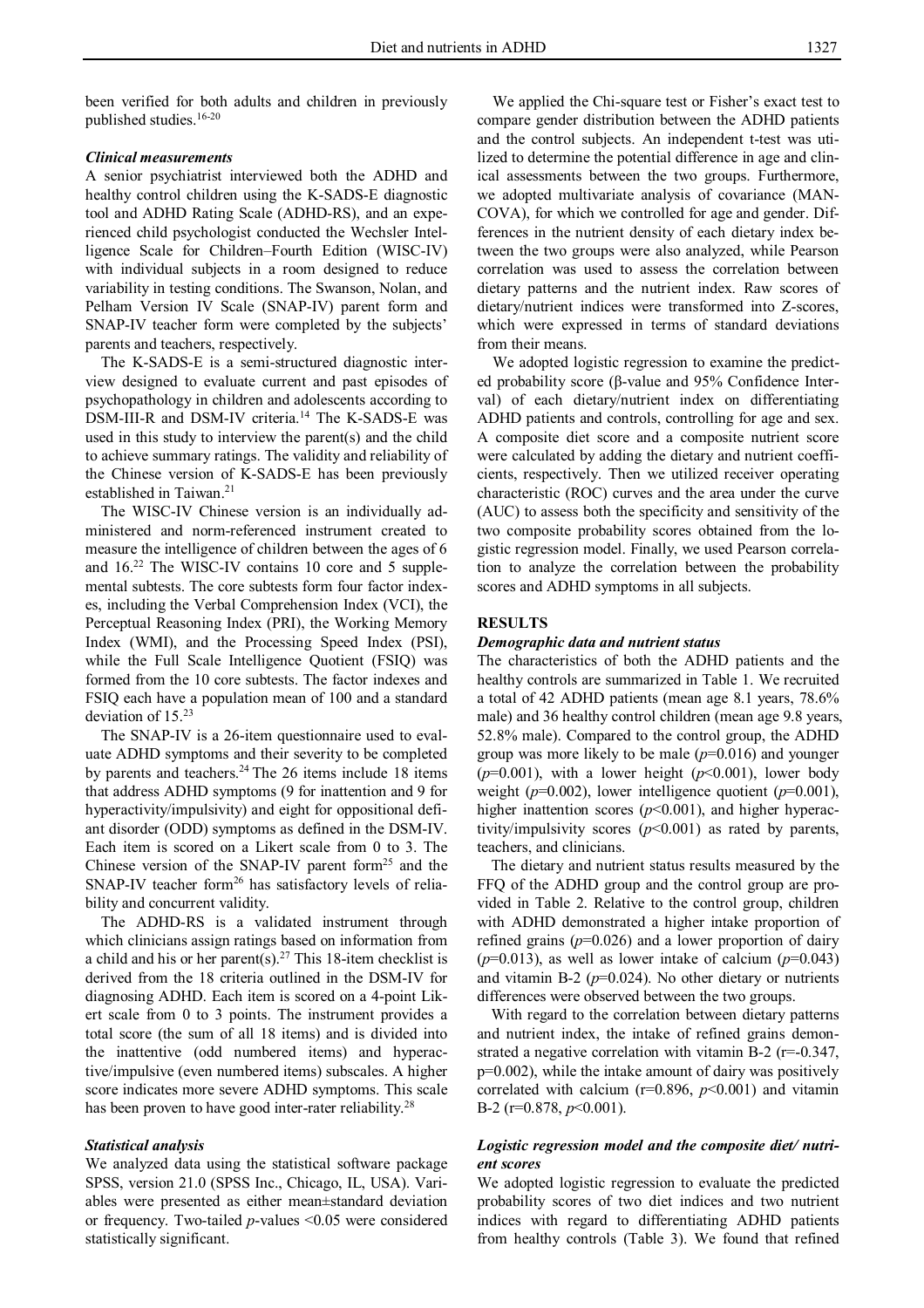| Characteristics              | ADHD            | Controls        | Statistic       | $p$ -value                |
|------------------------------|-----------------|-----------------|-----------------|---------------------------|
|                              | $(N=42)$        | $(N=36)$        | $(\chi^2$ or t) |                           |
| Gender                       |                 |                 | 5.804           | $0.016*$                  |
| Male                         | 33 (78.6)       | 19(52.8)        |                 |                           |
| Female                       | 9(21.4)         | 17(47.2)        |                 |                           |
| Age (years)                  | $8.1 \pm 1.7$   | $9.8 \pm 2.7$   | 3.342           | $0.001*$                  |
| Height (cm)                  | $129 \pm 10$    | $141 \pm 15$    | 3.893           | $\leq 0.001$ <sup>*</sup> |
| Weight (kg)                  | $29.3 \pm 9.4$  | $37.5 \pm 12.2$ | 3.292           | $0.002*$                  |
| BMI $(kg/m2)$                | $17.2 \pm 3.9$  | $18.4 \pm 3.1$  | 1.442           | 0.153                     |
| FSIO of the WISC-IV          | $99.1 \pm 10.6$ | $109 \pm 12.8$  | 3.623           | $0.001*$                  |
| Clinical measures            |                 |                 |                 |                           |
| $SNAP-IV$ parent form $(I)$  | $16.2 \pm 6.7$  | $4.6 \pm 5.5$   | 8.272           | $< 0.001$ <sup>*</sup>    |
| $SNAP-IV$ parent form $(H)$  | $14.1 \pm 6.8$  | $3.1 \pm 4.5$   | 8.461           | $\leq 0.001$ <sup>*</sup> |
| $SNAP-IV$ teacher form $(I)$ | $15.5 \pm 6.1$  | $3.5 \pm 3.9$   | 10.143          | $\leq 0.001$ <sup>*</sup> |
| SNAP-IV teacher form (H)     | $12.1 \pm 7.1$  | $2.4 \pm 3.0$   | 7.697           | $\leq 0.001$ <sup>*</sup> |
| ADHD-RS (I)                  | $8.6 \pm 0.7$   | $0.5 \pm 1.6$   | 30.829          | $< 0.001$ <sup>*</sup>    |
| ADHD-RS (H)                  | $7.0 \pm 2.8$   | $0.4 \pm 1.5$   | 13.289          | $\leq 0.001$ <sup>*</sup> |
| Primary caregiver            |                 |                 | 2.274           | 0.209                     |
| Mother                       | 37(88.1)        | 35 (97.2)       |                 |                           |
| Other                        | 5(11.9)         | 1(2.8)          |                 |                           |
| Caregiver's age              | $38.8 \pm 5.0$  | $40.1 \pm 2.2$  | 1.467           | 0.149                     |

Table 1. Characteristics of patients with ADHD and healthy controls<sup>†</sup>

FSIQ: Full Scale Intelligence Quotient; WISC-IV: Wechsler Intelligence Scale for Children–Fourth Edition; I: inattention scores; H: hyperactivity/impulsivity scores.

†Data are expressed as N (%) or mean±SD.

\**p*<0.05

grains, dairy, calcium, and vitamin B-2 all significantly differentiate ADHD patients and controls in the adjusted model (controlling for age and sex).

We also applied the composite diet score (refined grains and dairy) and composite nutrient score (calcium and vitamin B-2) obtained from the logistic regression model to differentiate between ADHD cases and controls, respectively. The ROC curve revealed that the composite diet score demonstrated a sensitivity of 75% and a specificity of 76.2% (Figure 2A, AUC: 0.806, *p*<0.001), while the composite nutrient score showed a sensitivity of 63.9% and a specificity of 78.6% (Figure 2B, AUC: 0.771, *p*<0.001).

We observed that the composite diet score was negatively correlated with the inattentive symptoms evaluated by parents (r=-0.428, *p*<0.001), teachers (r=-0.451,  $p$ <0.001) and clinicians (r=-0.546,  $p$ <0.001), as were the hyperactivity/impulsivity symptoms evaluated by parents (r=-0.492, *p*<0.001), teachers (r=-0.509, *p*<0.001), and clinicians (r=-0.570, *p*<0.001).

The composite nutrient score was also negatively correlated with the inattentive symptoms evaluated by parents (r=-0.458, *p<*0.001), teachers (r=-0.390, *p*=0.001) and clinicians ( $r=0.493$ ,  $p<0.001$ ), as were the hyperactivity/impulsivity symptoms evaluated by parents (r=-0.507, p<0.001), teachers (r=-0.518, *p*<0.001), and clinicians (r=-0.549, *p*<0.001).

# **DISCUSSION**

This study's results indicate that dietary patterns and nutrient status may be involved in the underlying pathophysiology of ADHD. Compared to healthy controls, we found ADHD patients to have fewer intakes of calcium and vitamin B-2. Various minerals, such as zinc, phosphorus, selenium, and calcium, have previously been found to be protective against ADHD symptoms in Chinese children.<sup>29</sup> Intracellular calcium signaling has a crucial role in microglial functions and also contributes to the process of neurodevelopment.<sup>30</sup> Mutations of the voltage-gated calcium channel genes have been associated with neurodevelopment disorders.<sup>31</sup> Furthermore, vitamins may play a vital role in neuron development,<sup>32</sup> with a lack of B vitamins being associated with ADHD diagnosis and B-2 and B-6 deficiencies potentially being related to high ADHD symptom severity.<sup>33</sup> Folic acid, B-12, B-6, and B-2 are sources of coenzymes that contribute to carbon metabolism and have been linked to thymidine synthesis. Thymidine is used to synthesize purines, which are involved in RNA and DNA structure formation.<sup>34</sup> In general, our findings herein support the important role of calcium and vitamin B-2 in ADHD.

Compared to the control group, the ADHD patients had a higher intake proportion of refined grains. The processing of refined grains removes many essential vitamins and minerals, so they offer less nutritional value.<sup>35</sup> In contrast, whole grains are relatively more natural and typically minimally processed and are thus rich in vitamins, minerals, and fiber. We found that ADHD patients had lower vitamin B-2 than controls, which was associated with a greater intake of refined grains. Currently, no data have directly shown a correlation between refined/whole grains and ADHD. Only one Iranian study has demonstrated that the consumption of refined grains was significantly associated with depression and anxiety in women.<sup>36</sup> Therefore, the intake proportion of refined/whole grains may be related to individuals' moods or behaviors. Our study showed that ADHD subjects may intake more refined grains in their diets than healthy children, which may be due to either the children's own preference or the children's parents' provision. This finding suggests that while children with ADHD had a similar intake of grains as the healthy children, they may receive fewer vitamins,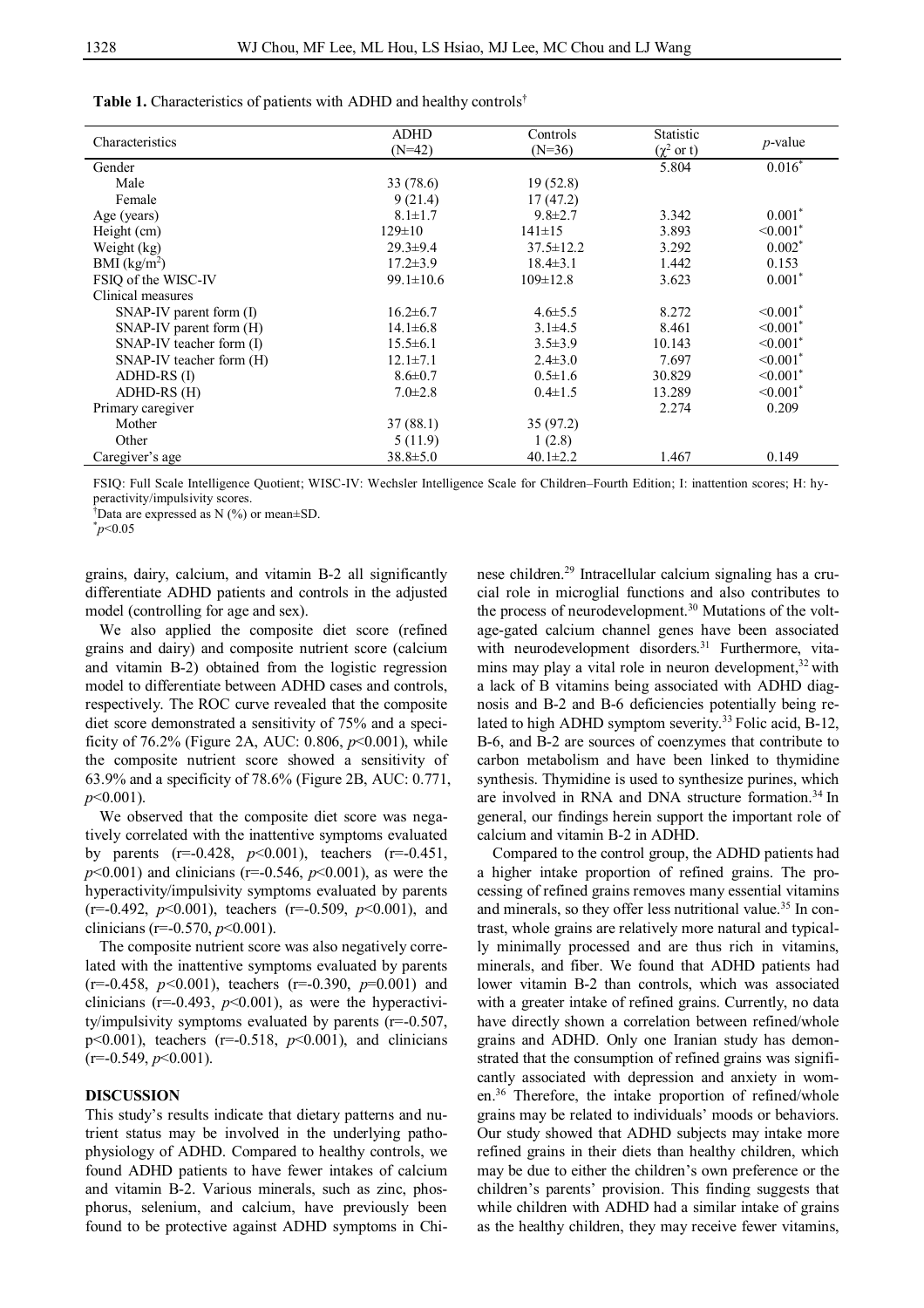| Characteristics                | <b>ADHD</b><br>$(N=42)$ | Controls<br>$(N=36)$ | Statistic<br>(F-value) | $p$ -value |
|--------------------------------|-------------------------|----------------------|------------------------|------------|
| Dietary index                  |                         |                      |                        |            |
| Grains, unit                   | $3.85 \pm 0.76$         | $3.72 \pm 0.60$      | 1.129                  | 0.291      |
| Refined grains, unit           | $0.35 \pm 0.55$         | $0.10 \pm 0.23$      | 5.171                  | $0.026*$   |
| Unrefined grains, unit         | $3.52 \pm 0.98$         | $3.63 \pm 0.72$      | 0.029                  | 0.865      |
| Meat (including seafood), unit | $5.44 \pm 1.95$         | $5.00 \pm 2.04$      | 0.218                  | 0.642      |
| Vegetable, unit                | $2.45 \pm 2.18$         | $2.33 \pm 1.34$      | 0.206                  | 0.651      |
| Fruit, unit                    | $1.24 \pm 1.12$         | $1.28 \pm 0.97$      | 0.205                  | 0.652      |
| Dairy, unit                    | $0.95 \pm 0.76$         | $1.27 \pm 0.79$      | 6.450                  | $0.013*$   |
| Oil, unit                      | $4.06 \pm 2.40$         | $4.58 \pm 2.67$      | 0.028                  | 0.867      |
| Nuts/seeds/legumes, unit       | $0.11 \pm 0.17$         | $0.22 \pm 0.41$      | 3.007                  | 0.087      |
| Nutrient index <sup>‡</sup>    |                         |                      |                        |            |
| Protein, g                     | $74.6 \pm 11.5$         | $74.4 \pm 12.9$      | 0.522                  | 0.472      |
| Fat, g                         | $0.33 \pm 0.10$         | $0.36 \pm 0.10$      | 1.034                  | 0.312      |
| Carbohydrate, g                | $0.73 \pm 0.30$         | $0.73 \pm 0.19$      | 0.160                  | 0.691      |
| Calcium, g                     | $0.59 \pm 0.25$         | $0.67 \pm 0.25$      | 4.230                  | $0.043*$   |
| Phosphorus, g                  | $1.21 \pm 0.20$         | $1.25 \pm 0.20$      | 3.060                  | 0.084      |
| Ferritin, mg                   | $1.14 \pm 0.28$         | $1.01 \pm 0.27$      | 0.685                  | 0.411      |
| Magnesium, g                   | $0.27 \pm 0.07$         | $0.27 \pm 0.06$      | 0.260                  | 0.612      |
| Zinc, mg                       | $10.31 \pm 1.43$        | $10.11 \pm 1.50$     | 0.022                  | 0.882      |
| Potassium, g                   | $2.44 \pm 0.74$         | $2.44 \pm 0.66$      | 0.010                  | 0.922      |
| Vitamin A, mg                  | $0.88 \pm 0.48$         | $0.92 \pm 0.38$      | 0.193                  | 0.662      |
| Vitamin D, ug                  | $5.76 \pm 2.78$         | $5.85 \pm 2.34$      | 0.038                  | 0.846      |
| Vitamin E, mg                  | $7.90 \pm 2.50$         | $8.61 \pm 2.35$      | 0.500                  | 0.482      |
| Vitamin B-1, mg                | $1.23 \pm 0.23$         | $1.19 \pm 0.21$      | 0.758                  | 0.387      |
| Vitamin B-2, mg                | $1.47 \pm 0.46$         | $1.64 \pm 0.44$      | 5.316                  | $0.024*$   |
| Niacin. mg                     | $19.4 \pm 5.8$          | $18.3 \pm 5.4$       | 0.198                  | 0.657      |
| Vitamin B-6, mg                | $1.56 \pm 0.38$         | $1.49 \pm 0.35$      | 1.205                  | 0.276      |
| Vitamin B-12, mg               | $5.36 \pm 2.66$         | $5.70 \pm 3.73$      | 1.103                  | 0.297      |
| Vitamin C, g                   | $0.15 \pm 0.08$         | $0.14 \pm 0.06$      | 1.257                  | 0.266      |
| Dietary fiber, g               | $15.9 \pm 6.6$          | $15.7 \pm 5.5$       | 0.460                  | 0.500      |
| Cholesterol, g                 | $0.29 \pm 0.13$         | $0.31 \pm 0.11$      | 1.479                  | 0.228      |

**Table 2.** Dietary and nutrient status between children with ADHD and healthy control children†

<sup>†</sup>Data are expressed as N  $(\%)$  or mean $\pm$ SD.

‡All nutrients are represented as nutrient density (each nutrient index divided by total energy intake).

| 70. | ı |
|-----|---|

| <b>Table 3.</b> Effect of dietary and nutrient indices on participant groups (controls vs. ADHD) |  |  |  |
|--------------------------------------------------------------------------------------------------|--|--|--|
|--------------------------------------------------------------------------------------------------|--|--|--|

| <b>Variables</b> | z-scores <sup>1</sup> |                 | Unadiusted model    |                 | Adjusted model     |                 |
|------------------|-----------------------|-----------------|---------------------|-----------------|--------------------|-----------------|
|                  | ADHD                  | Controls        | <i>B</i> (95% CI)   | <i>n</i> -value | $\beta$ (95% CD)   | <i>p</i> -value |
| Refined grains   | $0.26 \pm 1.22$       | $-0.30\pm0.52$  | $0.18(0.04 - 0.81)$ | 0.025           | $0.19(0.04-0.93)$  | 0.040           |
| Dairy            | $-0.18 \pm 0.97$      | $0.22 \pm 1.01$ | 1.69 (0.94-3.05)    | 0.081           | $2.26(1.16-4.43)$  | 0.003           |
| Calcium          | $-0.15 \pm 0.99$      | $0.17 \pm 1.00$ | 1.00 (1.00-1.00)    | 0.162           | $1.00(1.00-1.00)$  | 0.050           |
| Vitamin B-2      | $-0.17 \pm 1.01$      | $0.20 \pm 0.96$ | $2.30(0.82 - 6.44)$ | 0.112           | $3.64(1.15-11.56)$ | 0.028           |
|                  |                       |                 |                     |                 |                    |                 |

Unadjusted model: univariate logistic regression model; adjusted model: multivariate logistic regression model, controlling for age and sex; 95% CI: 95% confidence interval.

† z-scores are expressed as mean±SD.

minerals, and fiber from their diet. We also observed that compared to the control group, children with ADHD had a lower dairy intake. Furthermore, calcium and vitamin B-2 intakes were positively correlated with dairy intake, which is an important source of calcium and vitamin B. This finding supports that nutrients deficiency, which is derived from ones' dietary habits, may be associated with a susceptibility to ADHD.

We found that both the composite diet score (refined grains and dairy) and composite nutrient score (calcium and vitamin B-2) could significantly differentiate patients with ADHD from healthy controls. The composite scores were also significantly correlated with the severity of ADHD clinical symptoms. A higher intake of sweetened desserts, fried foods, and salt have been associated with

an increased risk of ADHD,<sup>6,8</sup> and our findings generally support this point of view. One possible explanation is that children with ADHD are commonly impulsive, have difficulty waiting, and seek instant satisfaction. Therefore, they favor foods with low nutrient density as such foods tend to be crispy, sweet, or tasty.10 Furthermore, the association between unhealthy dietary habits and ADHD may be related to underlying poor nutrients intake. Nutrient deficiencies may cause insufficient brain function and lead to inattention and hyperactivity/impulsivity symptoms in children. However, due to the nature of the crosssectional study, the relationship between nutrient deficiencies and ADHD requires additional investigation in the future.

This study has several limitations that need to be men-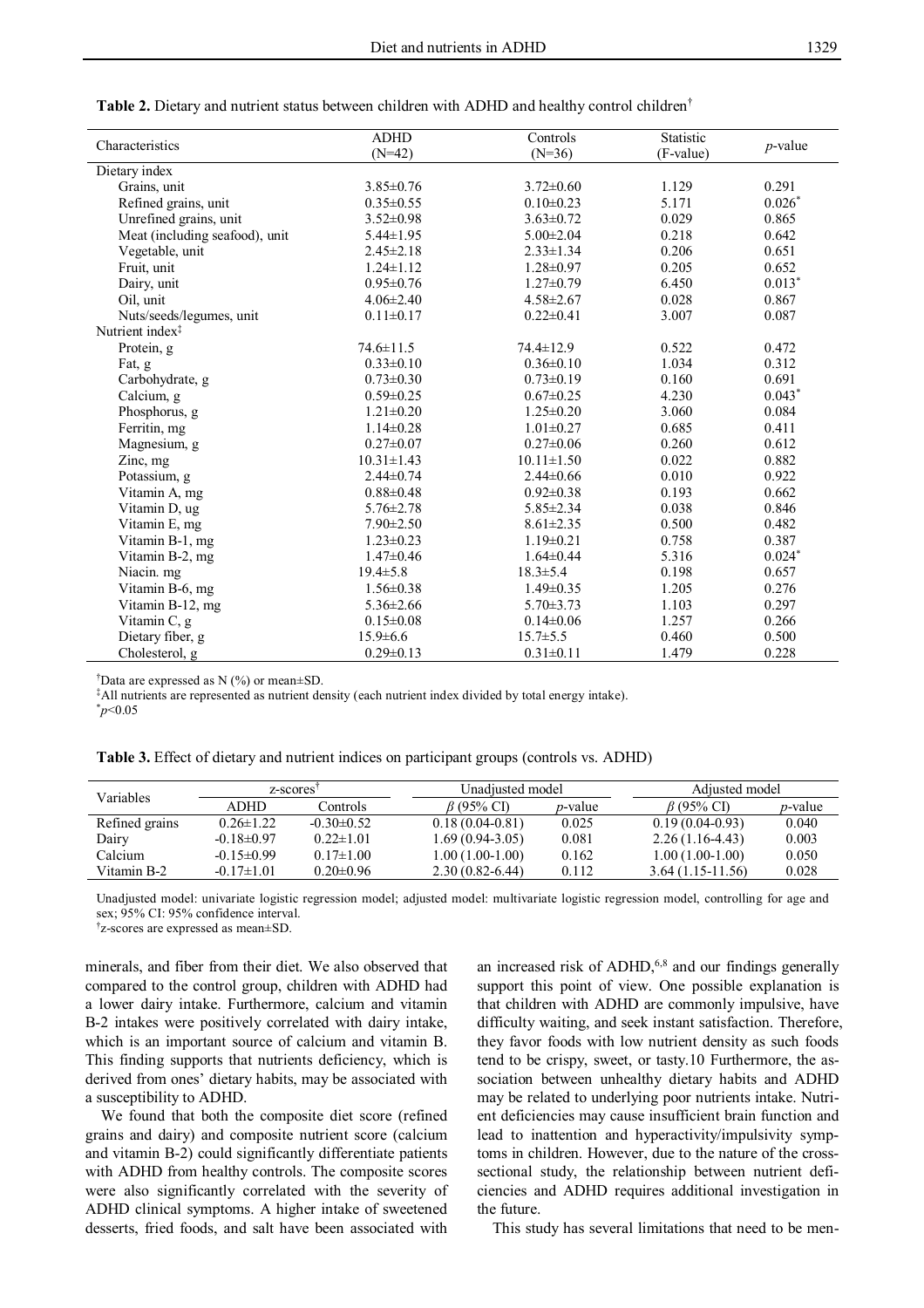

**Figure 2.** Receiver Operating Characteristic (ROC) curve of using the composite diet score (A) and the composite nutrient score (B) to differentiate children with ADHD from healthy controls. The composite diet score was obtained using refined grains and dairy as predictors in a logistic regression model; the composite nutrient score was obtained using calcium and vitamin B-2 as predictors in a logistic regression model.

tioned at this time. First, the nutrient status in this study was based solely on FFQ measurements. No laboratory assessments were performed to determine biochemical markers. Second, our sample size was small, thus reducing the study's statistical power. Furthermore, while we used a logistic regression model and ROC curve to differentiate ADHD patients from controls, no additional participants were recruited to verify our findings. Third, ADHD patients and controls were not age- and gendermatched. Although we set age and gender as covariates in the MANCOVA model, the imbalanced demographic characteristics between groups still may have influenced the results. ADHD is generally heterogeneous and can be categorized into different subtypes, while psychiatric comorbidities can be observed in most ADHD patients.<sup>37</sup> The nutrient index was based on nutrients density. Although the nutrient status was standardized using data from previous studies,<sup>15</sup> the heterogeneity of ADHD and controls may have confounded our findings. Fourth, multiple test corrections were not performed in this study, so the potential for false positives cannot be excluded. Finally, dietary habits may differ based on country and culture. Additional research is needed to confirm this study's findings.

In conclusion, the findings of this study indicate that children with ADHD tend to intake more refined grains and less dairy, calcium, and vitamin B-2 compared to healthy controls. The composite score of dietary patterns and of nutrient status was capable of significantly differentiating ADHD patients from healthy controls and were significantly correlated with ADHD clinical symptoms. These results indicate that dietary and nutrient factors may contribute to the pathophysiology of ADHD.

#### **ACKNOWLEDGEMENTS**

We would like to thank Professor Wen-Harn Pan for granting us

the use of the FFQ, Professor Wei-Tsun Soong for the use of the Chinese version of the K-SADS, and Professor Shur-Fen Gau for use of the Chinese version of the SNAP-IV.

#### **AUTHOR DISCLOSURES**

All authors declare to have no conflicts of interest. This work was supported by a grant from the Chang Gung Research Project (CMRPG8E1441).

#### **REFERENCES**

- 1. Thapar A, Cooper M. Attention deficit hyperactivity disorder. Lancet. 2016;387:1240-50. doi: 10.1016/S0140- 6736(15)00238-X.
- 2. Polanczyk GV, Willcutt EG, Salum GA, Kieling C, Rohde LA. ADHD prevalence estimates across three decades: an updated systematic review and meta-regression analysis. Int J Epidemiol. 2014;43:434-42. doi: 10.1093/ije/dyt261.
- 3. Gau SS, Chong MY, Chen TH, Cheng AT. A 3-year panel study of mental disorders among adolescents in Taiwan. Am J Psychiatry. 2005;162:1344-50. doi: 10.1176/appi.ajp.16 2.7.1344.
- 4. Thapar A, Cooper M, Jefferies R, Stergiakouli E. What causes attention deficit hyperactivity disorder? Arch Dis Child. 2012;97:260-5. doi: 10.1136/archdischild-2011-300 482
- 5. Sinn N. Nutritional and dietary influences on attention deficit hyperactivity disorder. Nutr Rev. 2008;66:558-68. doi: 10.1111/j.1753-4887.2008.00107.x
- 6. Park S, Cho SC, Hong YC, Oh SY, Kim JW, Shin MS, et al. Association between dietary behaviors and attentiondeficit/hyperactivity disorder and learning disabilities in school-aged children. Psychiatry Res. 2012;198:468-76. doi: 10.1016/j.psychres.2012.02.012.
- 7. Stevenson J. Dietary influences on cognitive development and behaviour in children. Proc Nutr Soc. 2006;65:361-5. doi: 10.1017/S0029665106005118.
- 8. Millichap JG, Yee MM. The diet factor in attentiondeficit/hyperactivity disorder. Pediatrics. 2012;129:330-7. doi: 10.1542/peds.2011-2199.